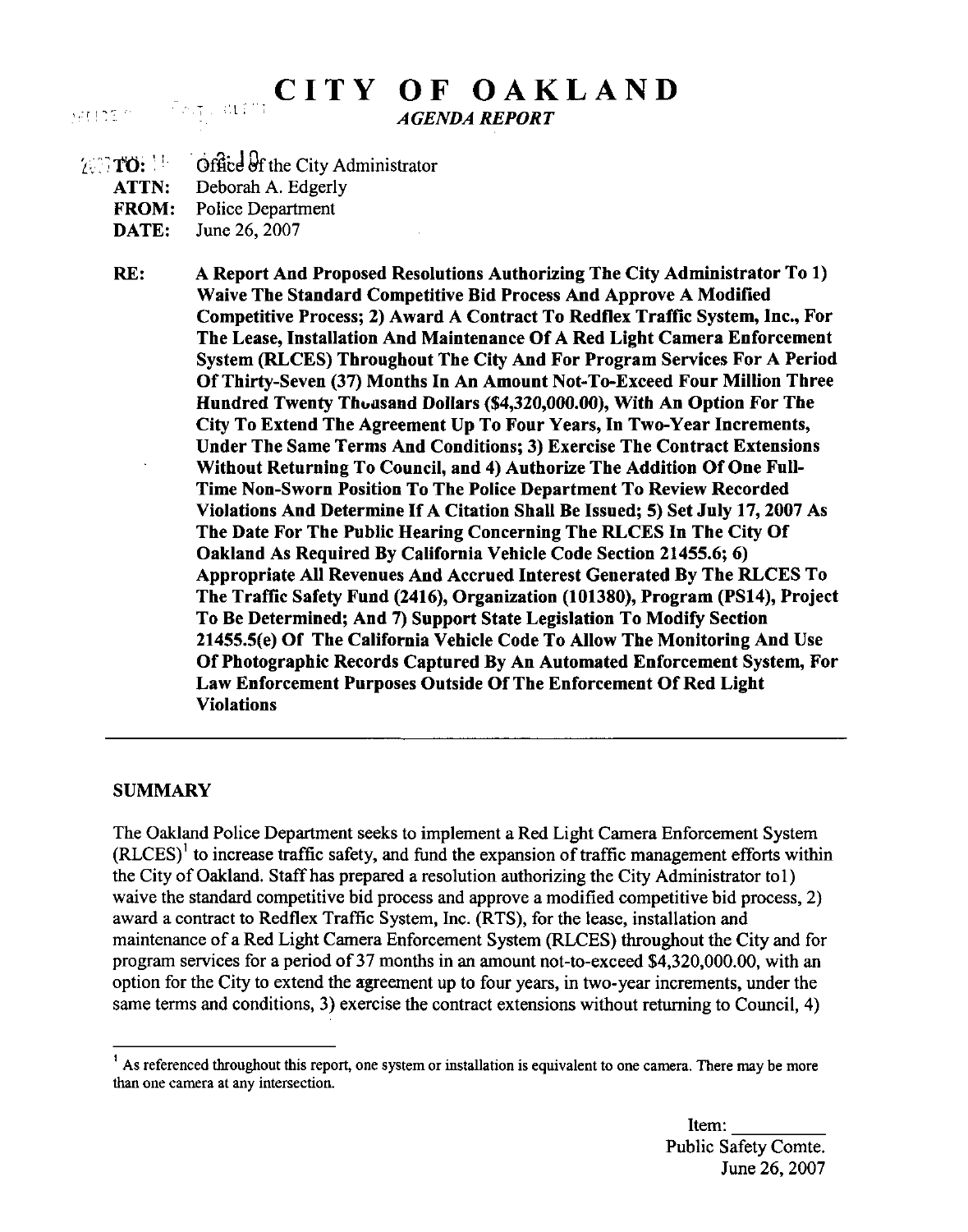authorize the addition of one full-time non-sworn position to the Police Department to review recorded violations and determine if a citation shall be issued, and 5) set July 17, 2007 as the date for the Public Hearing concerning the RLCES in the City of Oakland as required by California Vehicle Code section 21455.6. The Police Department also seeks approval of a separate resolution directing the City's lobbyist to draft and support legislation to modify Section 21455.5(e) of the California Vehicle Code to allow law enforcement agencies to use photographic records captured by an automated enforcement system for law enforcement purposes other than the enforcement of red light violations.

# FISCAL IMPACT

Approval of this resolution will authorize the City Administrator to enter into a contract with RTS, in an amount not to exceed \$4,320,000.00, for the lease, installation and maintenance of a Red Light Camera Enforcement System for 37 months, with an option for the City to extend the agreement up to four years, in two-year increments, under the same terms and conditions. Further, approval will allow the City to accept and appropriate all revenues plus interest generated from traffic citations issued from evidence retrieved from the RLCES to the Traffic Safety Fund (2416), Account (43111) Organization (101380), Program (PS14), and Project to be determined. Said appropriations will be used to fund  $O & M$  and personnel expenses associated with the RLCES program, as well as the expansion of other traffic management projects.

Approval of this resolution will also authorize 1.0 FTE position (Police Services Technician II) to administer the program. This position will be added to the Police Department's authorized personnel and will require an appropriation of \$67,866 plus \$10,000 in annual O&M.<sup>2</sup> These costs will be covered by the RCLES revenue.

The fixed cost per *installation* ranges between \$5,000.00 and \$6,000.00 per month. Actual pricing will be determined on an intersection specific basis. A typical intersection has two installations; one to cover each opposing direction. The program is cost covering, using only the revenues received from fines to pay the Department's administrative costs and the cost of leasing the system. The total monthly amount of funds received from fines will be reconciled against the monthly administrative costs and service fees. Because the program is cost covering, staff recommends granting authority to the City Administrator to exercise the contract extensions, in her discretion, without return to Council.

The program is self-sustaining; acceptance of this resolution will not require additional appropriations from the General Purpose Fund. The City will incur no up-front costs associated with the installation of the RLCES. Redflex Traffic System, Inc. will provide a 90-day payment grace period that includes the statutorily required  $30$ -day warning period<sup>3</sup>. This will allow the

 $2<sup>2</sup>$  The personnel costs do not include any premiums that may be attached, i.e. bilingual pay.

<sup>&</sup>lt;sup>3</sup> Per the California Vehicle Code, agencies are required to give a 30-day warning period prior to issuing citations.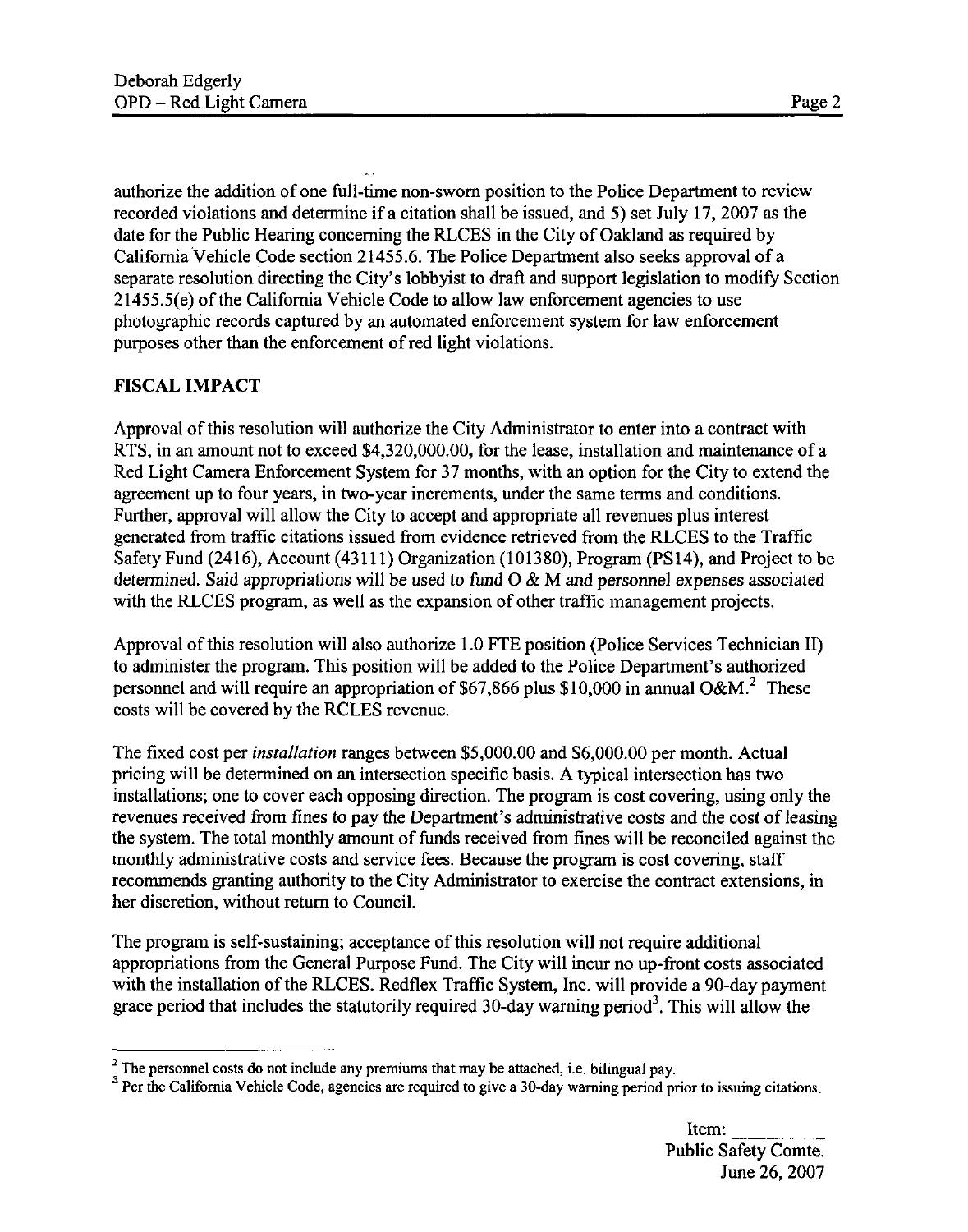City to receive revenues generated from citations before the first payment is due to RTS. The grace period should mitigate any financial exposure to the City and be sufficient enough to support the administrative costs and monthly payments to RTS. Therefore, the General Purpose Fund will not be impacted.

Industry experience suggests that each system will issue 10 violations per day with an issuance rate of 75% and a collection rate of 60%. The standard fine is \$140 per violation, yielding expected monthly gross revenues of \$18,900 per system. It is expected that citation activity will diminish over time; the systems may then be moved to other problem locations in the City.

## **BACKGROUND**

On September 4, 2006, in cooperation with the City's Purchasing Department, a competitive Request for Proposals process was initiated by the Department and closed for bidding on October 2, 2006. The City received proposals from the following three vendors:

- American Traffic Solutions (ATS)
- Nestor Traffic Solutions
- Redflex Traffic Systems (RTS)

After a comprehensive review of each of the proposals, the vendors were called in to provide a detailed oral analysis of their product and services on January 18, 2007. The vendors were evaluated on the following criteria:

- Type of technology and demonstrated effectiveness
- Program management experience and methodology
- Implementation experience and methodology
- Vendor financial strength
- Total cost and value
- Demonstrated experience with Alameda County Courts

The competitive process used to assess the potential vendors provided for selection of the vendor based on a combination of performance factors as well as equipment and maintenance prices. This hybrid approach was used to account for a very important factor- the vendor's track record of having accurate technology and evidence handling that has been accepted by the Alameda County Superior Court. Based on the vendor evaluation process, staff selected Redflex Traffic Systems, Inc. as the most qualified vendor for the RLCES project. The table below illustrates the critical factors reviewed: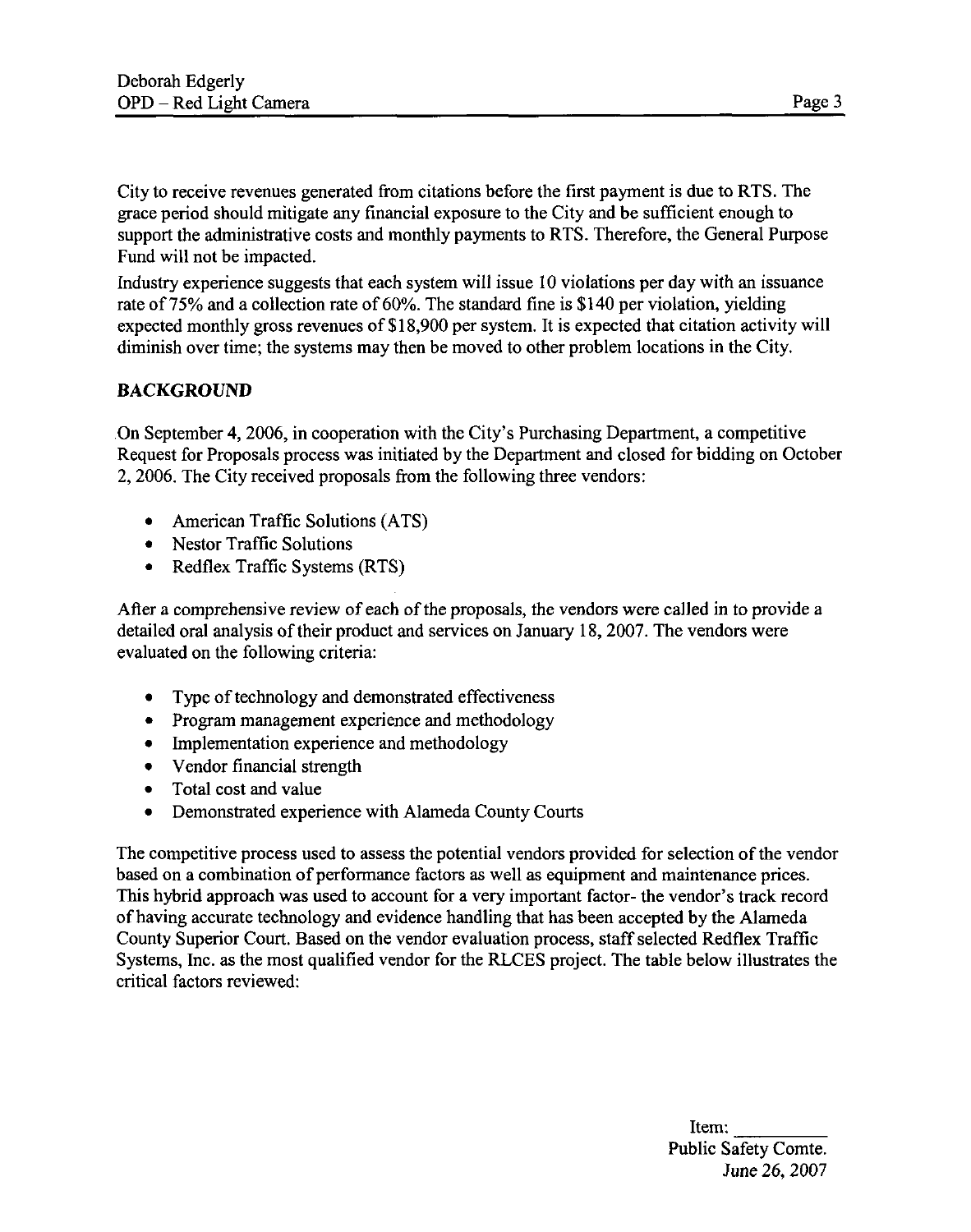## Evaluation Table

 $\bar{z}$ 

| Factor                  | <b>ATS</b>                      | <b>Nestor</b>         | <b>RTS</b>            |  |
|-------------------------|---------------------------------|-----------------------|-----------------------|--|
| Type of technology and  | Three $(3)$                     | Less then 10          | Over 50 operational   |  |
| demonstrated experience | operational cities in           | operational cities in | programs in           |  |
|                         | California. Less                | California.           | California.           |  |
|                         | then 24 months of               | Programs              | Operational in        |  |
|                         | operational                     | terminated in         | California since      |  |
|                         | experience. Less                | Fresno and Santa      | 1998. Only vendor     |  |
|                         | then 10 operational             | Fe Springs for        | to provide integrated |  |
|                         | systems in each                 | operational issues.   | and synchronized      |  |
|                         | program. Did not<br>Poorly      |                       | still and video       |  |
|                         | demonstrated<br>meet the City's |                       | images at the point   |  |
|                         | specification.<br>experience.   |                       | of violation.         |  |
|                         | Experienced                     |                       | Strongest technology  |  |
|                         | program startup and             |                       | and most secure       |  |
|                         | maintenance issues              |                       | evidence.             |  |
|                         | in Capitola. Limited            |                       |                       |  |
|                         | demonstrated                    |                       |                       |  |
|                         | experience.                     |                       |                       |  |
| Program management      | Less then three                 | Two programs have     | Demonstrated          |  |
| experience and          | operational                     | been terminated.      | experience with       |  |
| methodology             | programs in                     | Recently reduced      | Alameda County        |  |
|                         | California, and in              | headcount by 30%.     | Courts. Positive      |  |
|                         | one of the programs             |                       | program               |  |
|                         | (Capitola) the City             |                       | management            |  |
|                         | issued improper                 |                       | reference from the    |  |
|                         | citations and                   |                       | adjacent program in   |  |
|                         | erroneous                       |                       | Emeryville.           |  |
|                         | duplications.                   |                       | Supported the City    |  |
|                         |                                 |                       | of Fremont since      |  |
|                         |                                 |                       | 2000.                 |  |
| Implementation          | Less than a total of            | Less than two new     | In excess of 300      |  |
| experience and          | 10 systems                      | programs              | operational systems   |  |
| methodology             | implemented in                  | implemented in        | in California.        |  |
|                         | California. Poor                | California over the   | Approximately 70%     |  |
|                         | initial system                  | last 12 months. No    | of the California     |  |
|                         | performance. City               | large-scale           | market. Selected in   |  |
|                         | of Millbrae                     | implementation        | 100% of the latest    |  |
|                         | required 4 months               | experience in last    | RFPs in the State of  |  |
|                         | of "fixing" after               | 12 months.            | California over last  |  |
|                         | system installation,            | Supports the Los      | six months,           |  |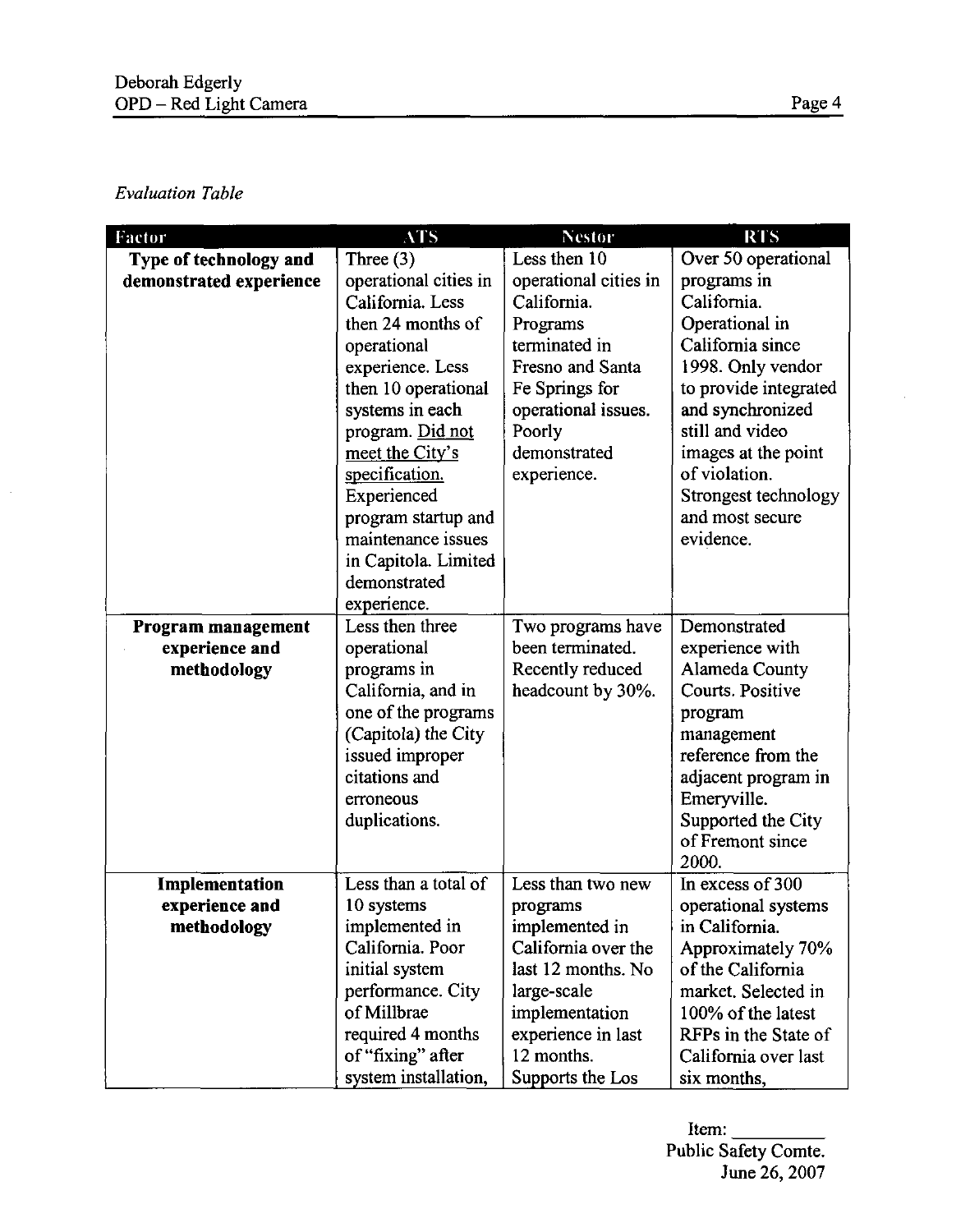| <b>Factor</b>               | ATS.                                                                                                                               | <b>Nestor</b>                                                                       | <b>RTS</b>                                                                                                                                                      |
|-----------------------------|------------------------------------------------------------------------------------------------------------------------------------|-------------------------------------------------------------------------------------|-----------------------------------------------------------------------------------------------------------------------------------------------------------------|
|                             |                                                                                                                                    |                                                                                     |                                                                                                                                                                 |
|                             | as the vendor did<br>not use proper<br>lighting or sensors.                                                                        | Angeles contract,<br>but LADOT does<br>its own installation,<br>not Nestor.         | including Riverside,<br>Glendale, Lancaster<br>and Montebello with<br>recent contracts in<br>Menlo Park and<br>Burlingame.<br>Most experience<br>with CalTrans. |
| Vendor financial strength   | Small, privately<br>held. Been in<br>business<br>(supporting)<br>operational<br>programs) for<br>approximately two<br>$(2)$ years. | Publicly traded.<br>Poor financial<br>health and no<br>history of<br>profitability. | Publicly traded.<br>Strong income<br>statement, balance<br>sheet and cash flow.<br>Documented history<br>of profitability.                                      |
| <b>Total cost and value</b> | \$5,395                                                                                                                            | \$4,500                                                                             | \$5,000-6,000                                                                                                                                                   |

In summary, RTS is the largest, longest-established, and most knowledgeable vendor in the California market and is in full compliance with both the recommendations of the California State Auditors Office and the California Vehicle Code. The Company also has a sterling reputation for its proven customer service and demonstrated program benefits, and its technology is documented to provide the most accurate and efficient citation issuance program. The Redflex system is already well established in the Alameda County Superior Court.

Additionally, RTS has the most user-friendly, web-based police management application suite, and programs that allow violators to view their violation evidence through a secure internet site.

RTS was the only vendor among the three able to meet all of the requirements of the Department.

#### KEY ISSUES AND IMPACT

#### Red Light Camera Enforcement Systems

Each year across the United States, crashes associated with the running of red lights claim the lives of more than 800 people and injure an additional 200,000 people. More than half of the deaths attributed to this traffic violation occur to motorists and pedestrians who are not the red light violators, leaving no debate to the fact that red light violators are dangerous drivers who put other road users at risk.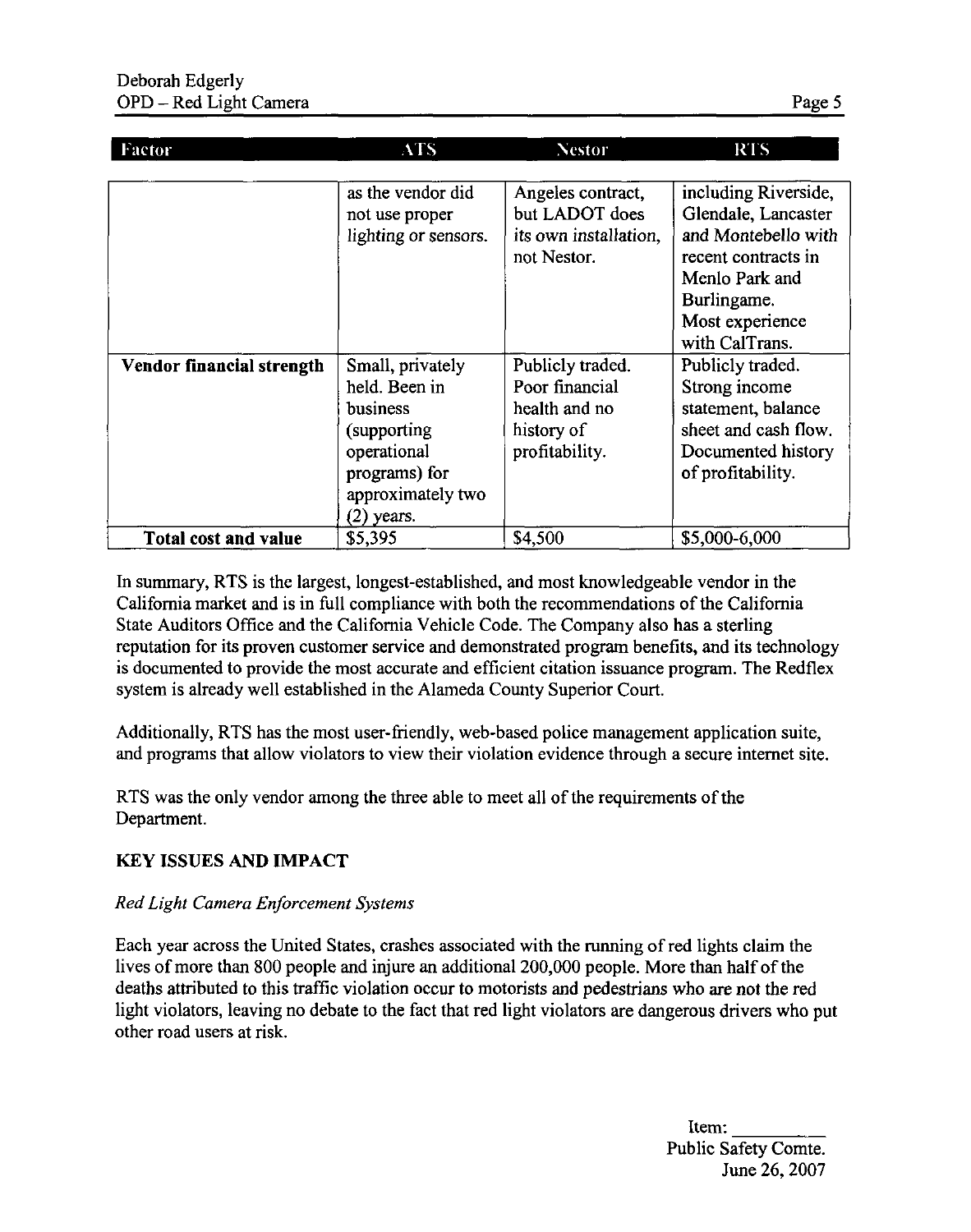Red Light Camera Enforcement has proven to be a strong deterrent to these types of violations. This system is currently being used in over 70 cities across the State of California and locally. Six cities in Alameda County currently support photo enforcement programs and one additional city is presently conducting an RFP process.

Prior to implementing a program in August of 2000, the City of Fremont had experienced a 31% increase in crashes related to red light violations. Recently (since the implementation of photo enforcement) the City documented a decrease in crashes in excess of 40% at camera equipped intersections.

The California Vehicle Code (CVC) has permitted photo enforcement of intersections since 1996. The requirements are detailed in Section 21455.5 and 21455.6 of the CVC, and include:

- Identifying the system with signs visible to traffic approaching from all directions or posting signs at all major entrances to the City (OPD will post signs to traffic approaching from all directions)
- Ensuring system locations meets the specific criteria outlined in the Traffic Manual of the Department of Transportation for minimum yellow light change intervals (Generally, the standard is one (1) second of yellow time per ten (10) miles per hour (MPH) of the posted speed limit on the roadway)
- Issuing a warning and public service announcements for a period of thirty (30) days in advance of the utilization of an automated enforcement system
- Holding a public hearing on the proposed use of an automated enforcement system prior to a jurisdiction entering into a contract for the use of such a system

The California Vehicle Code also states that these responsibilities are to be conducted by either a sworn peace officer or a qualified employee (i.e., civilian) of a law enforcement agency. By adding one full-time PST position to the Department for purposes of monitoring RLCES violations, traffic enforcement officers will be more available to address other traffic issues throughout the City.

In order to effectively implement and administer the RLCES, staff will be required to:

- 1. Review recorded violations via secure internet connection;
- 2. Decide whether to issue a citation based on the evidence viewed;
- 3. Maintain specific office hours to meet with citizens who request a meeting;
- 4. Prepare for, and testify in court on citations that are appealed; and
- 5. Respond to requests for information concerning citations.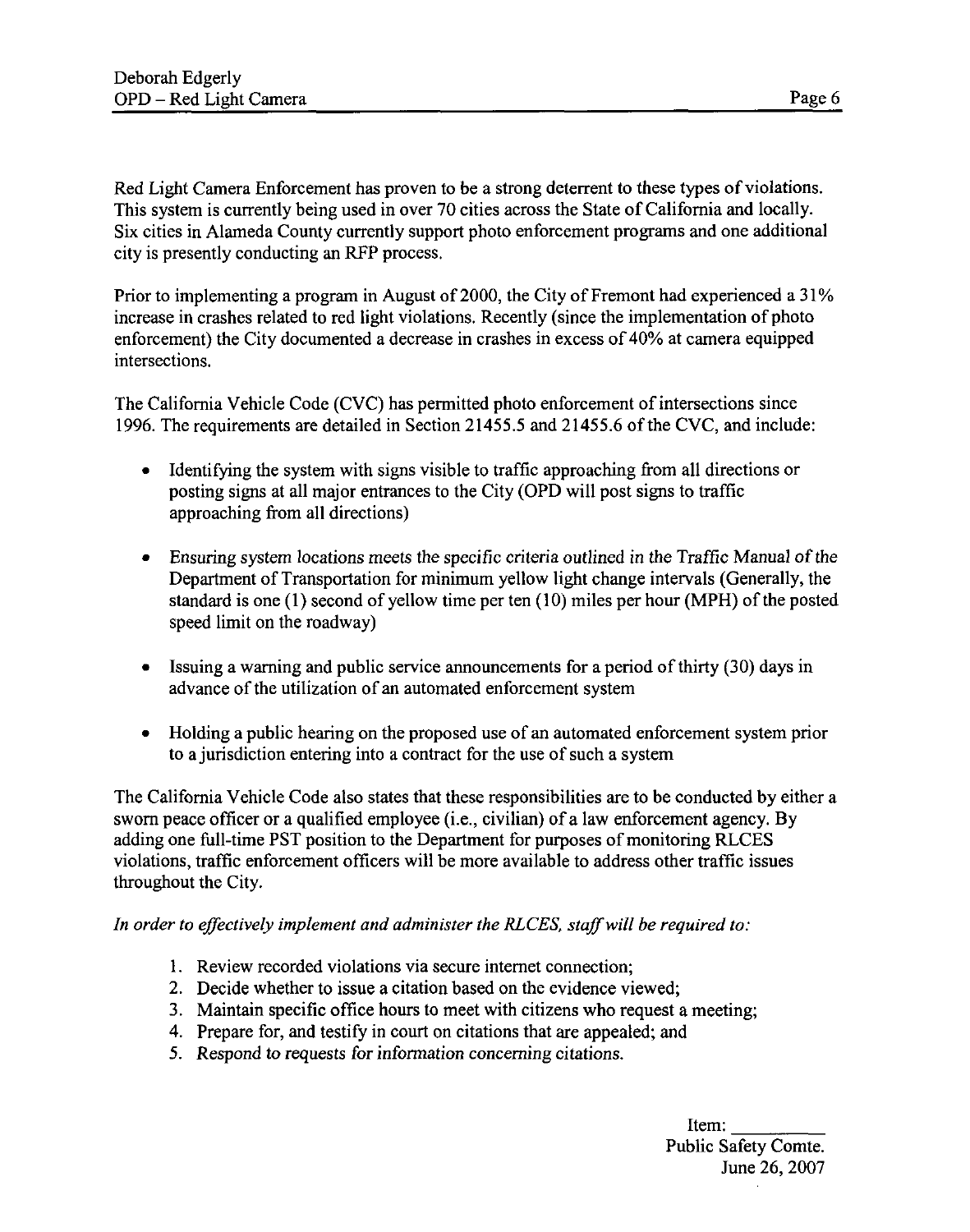#### Proposed Amendment to Vehicle Code Section 21455.5(e)

There are increasing demands from various neighborhoods for the installation of video surveillance systems to help improve public safety and capture evidence of criminal activity. Automated red light photo enforcement systems are capable of providing streaming video that can be used by law enforcement agencies to monitor specific locations. These systems are capable of capturing and storing images of crimes other than red light violations. However, Section 21455.5(e) of the California Vehicle Code prohibits the use of the images for any purpose other than the enforcement of red light violations.

The second resolution associated with this report would direct the City's lobbyist to draft and support State legislation to modify Section 21455.5(e) of the California Vehicle Code to allow law enforcement agencies to monitor and use the streaming video images captured by automated enforcement systems for the purpose of improving public safety. The legislation would also allow the use of those images for evidentiary purposes other than the enforcement of red light violations, such as reckless driving, assaults, public nuisance activity, drug dealing, etc. A proposed text change of the Vehicle Code is attached.

#### PROJECT DESCRIPTION

The Police Department will initially install 20 systems at locations with high frequencies of collisions where red light violations were listed as the primary collision factor. The number and locations of installations shall be managed by the Department's Traffic Section in accordance with California Vehicle Code Section 21455.5.

Automated red light camera systems are designed to supplement conventional law enforcement by accurately identifying traffic violations (24-hours a day) without the presence of a police officer. The system works by continuously monitoring a traffic signal. After the signal phase turns red and a violator triggers the sensor system, a set of cameras provide a series of high resolution digital still photographs, and full motion video of the offending vehicle going through the intersection during the red phase; images of the offending driver's license plate and vehicle(s) are clearly captured. The camera records the date, time, speed of the vehicle and the elapsed time of both the yellow and red signal phasing. The system provides clear violation images 24-hours a day under a wide range of light and weather conditions. Images are carefully reviewed by law enforcement personnel, and a citation is mailed to the violator for infractions that clearly demonstrate a preponderance of evidence.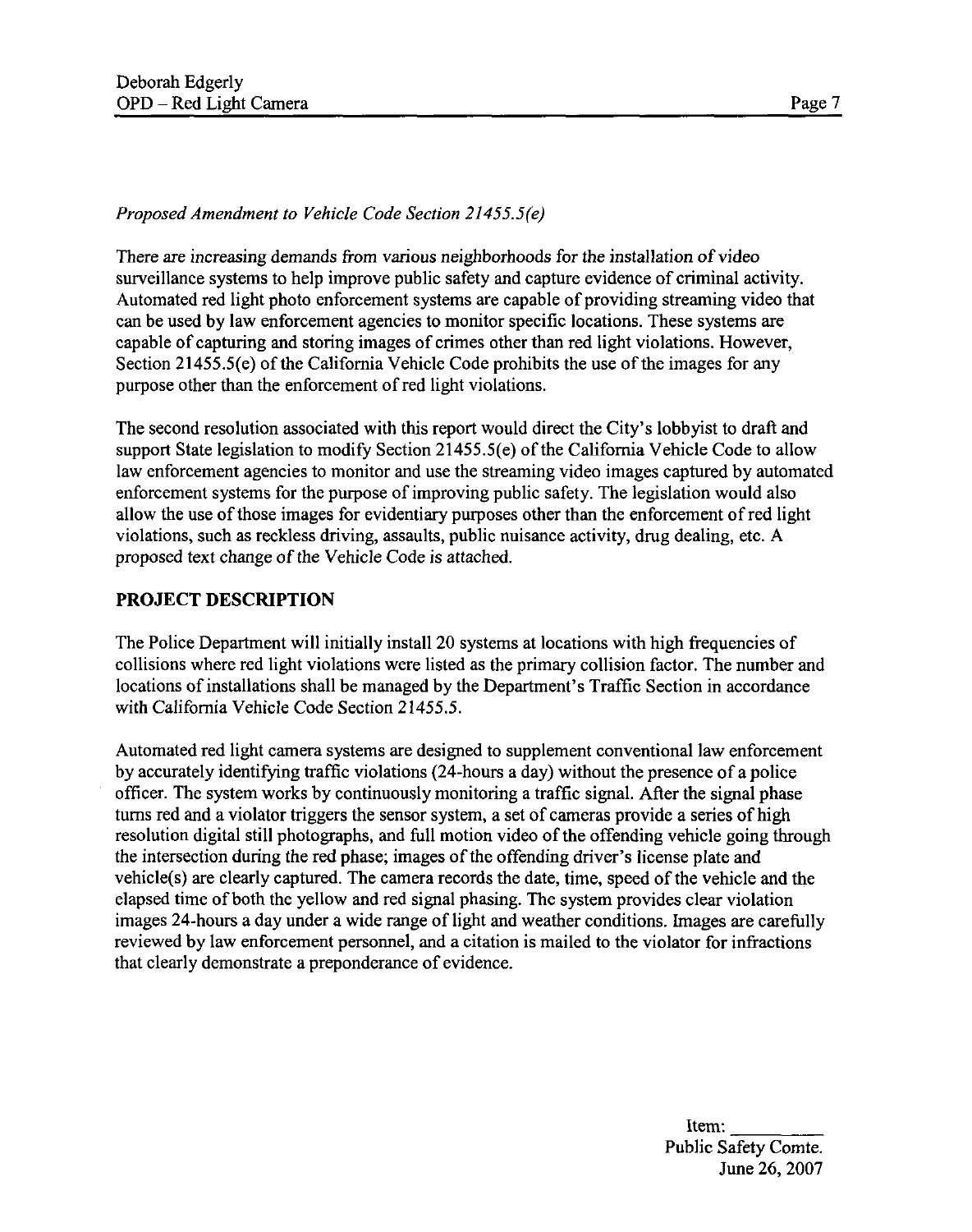The City's goal for the program is to achieve these policy objectives:

- Reduce the total number of crashes at selected intersections
- Reduce instances of right-angle collisions at selected intersections
- Reduce instances of red light running at selected intersections

Based upon collision data retrieved during the period of January - December 2006 (where red light violations are the primary collision factor) the following is a list of proposed intersections for installation of the RLCES. The final determination will be made based on public safety and violation information received by the Department after Redflex surveys the intersections for red light running data.

| Ranking | #Collisions    | <b>Location</b>                                 | <b>Council District</b> |
|---------|----------------|-------------------------------------------------|-------------------------|
|         | 14             | Castro St. $(a)$ $11^{\text{th}}$ St.           |                         |
|         | 10             | Northgate Ave. $@27^{\text{th}}$ St.            |                         |
|         | 6              | Webster St. $\overline{a}$ 12 <sup>th</sup> St. |                         |
|         |                | Jackson St. $\omega$ 6 <sup>th</sup> St.        |                         |
|         |                | Foothill Blvd @ High St                         |                         |
|         | 4              | Hegenberger Rd. @ I-880                         |                         |
|         |                | San Leandro Blvd @ $66th$ Ave                   | 6                       |
|         | $\overline{2}$ | Oakland Ave. @ MacArthur Blvd.                  | 1/3                     |
|         | $\overline{2}$ | Jackson St. $\omega$ 8 <sup>th</sup> St.        |                         |
|         | $\overline{2}$ | Jackson St. $(a)$ 7 <sup>th</sup> St.           |                         |
|         | 2              | Brush St. $\omega$ 18 <sup>th</sup> St.         |                         |
|         | $\overline{2}$ | MacArthur Blvd @ $82nd$ Ave                     |                         |
|         | $\overline{2}$ | MacArthur Blvd @ Beaumont Ave                   |                         |
|         |                | MacArthur Blvd @ $35th$ Ave                     |                         |
| 8       |                | Franklin St. $@14^{\text{th}}$ St.              | 2/3                     |
| 8       |                | Market St. @ 36 <sup>th</sup> St.               | 1/3                     |
| 8       |                | Market St. $(a)$ 35 <sup>th</sup> St.           | 1/3                     |
| 8       |                | MacArthur Blvd @ 98th Ave                       |                         |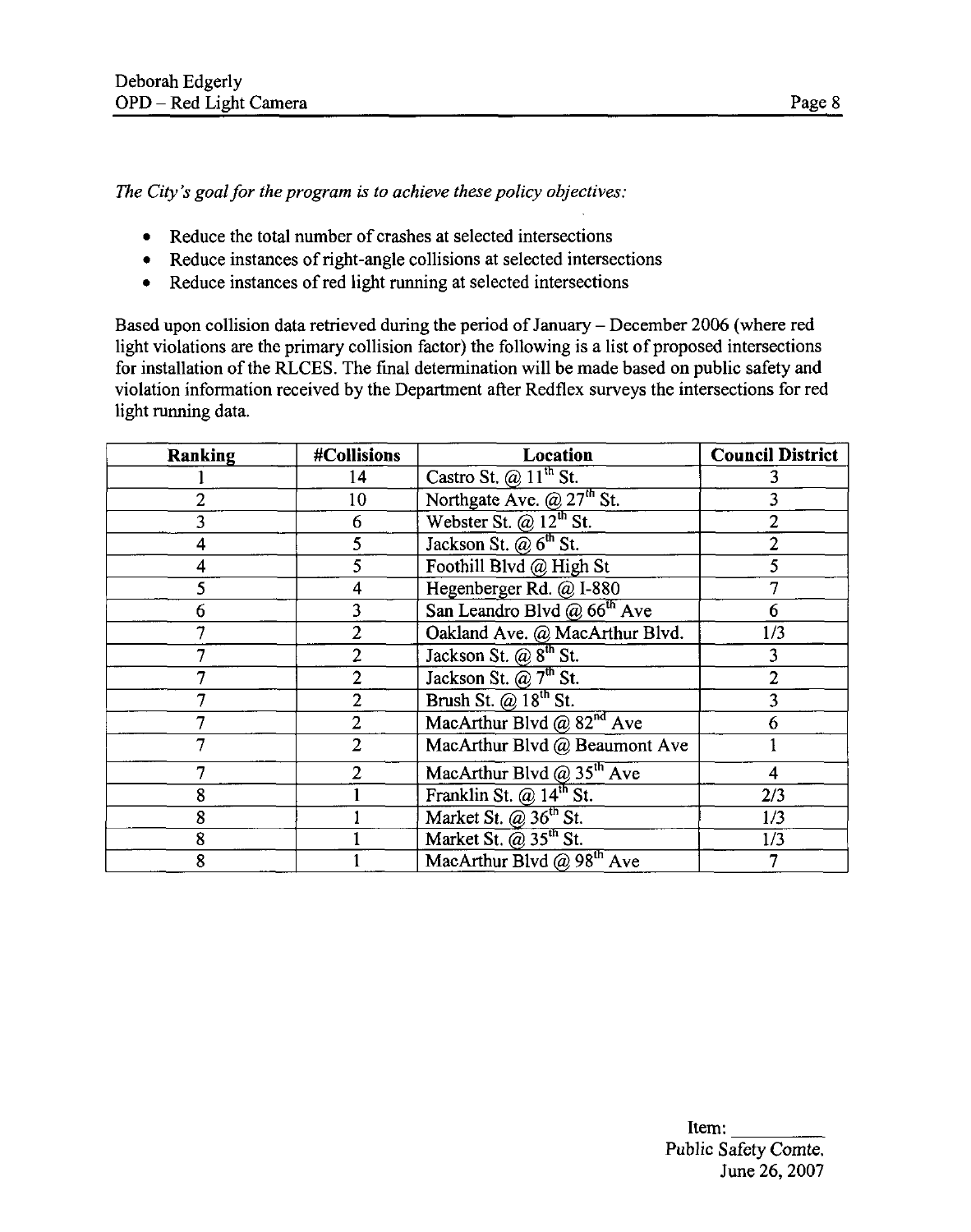#### SUSTAINABLE OPPORTUNITIES

Economic: Redflex Traffic Systems Inc. has already secured relationships with local partners to support a wide-scale public outreach program, and is committed to opening a local customer service office within Oakland city limits.

Environmental: There are no environmental opportunities identified in this report.

Social Equity: Use of the Red Light Camera Enforcement System will reduce the number of injury collisions involving vehicles and pedestrians. Drivers will become more aware of the RLCES and drive more cautiously in other areas of the City. Officers will be free to monitor other parts of the City for traffic violations.

#### DISABILITY AND SENIOR CITIZEN ACCESS

There are no disability or senior citizen access related issues with this report.

#### RECOMMENDATION / RATIONALE

The Red Light Camera Enforcement System is an extremely effective tool for increased community and traffic safety. It aides in the reduction of intersection collisions and makes more effective use of police resources, at no financial risk to the City.

Staff recommends acceptance of this report and approval of two proposed resolutions authorizing the City Administrator, or her designee, on behalf of the City of Oakland, to:

- Waive the standard competitive bid process and approve the modified competitive bid process used in assessing the proposals submitted in response to the RFP;
- Negotiate and enter into a contract with Redflex Traffic System, Inc. (RTS) to install Red Light Camera Enforcement Systems at various locations throughout the City for a period of thirty-seven (37) months in an amount not-to-exceed \$4,320,000.00, with an option for the City to extend the agreement up to four years, in two-year increments, under the same terms and conditions. The management of the system and installation locations shall be performed by the Police Department's Traffic Section in accordance with California Vehicle Code Sections 21455.5 and 21455.6;
- Exercise the contract extensions, in her discretion, without return to Council;
- Add one non-sworn position to the Police Department to review recorded violations (evidence obtained from the RLCES) via secure internet connection and determine if a citation shall be issued;
- Set July 17, 2007 as the Public Hearing date as required by California Vehicle Code Section 21455.6;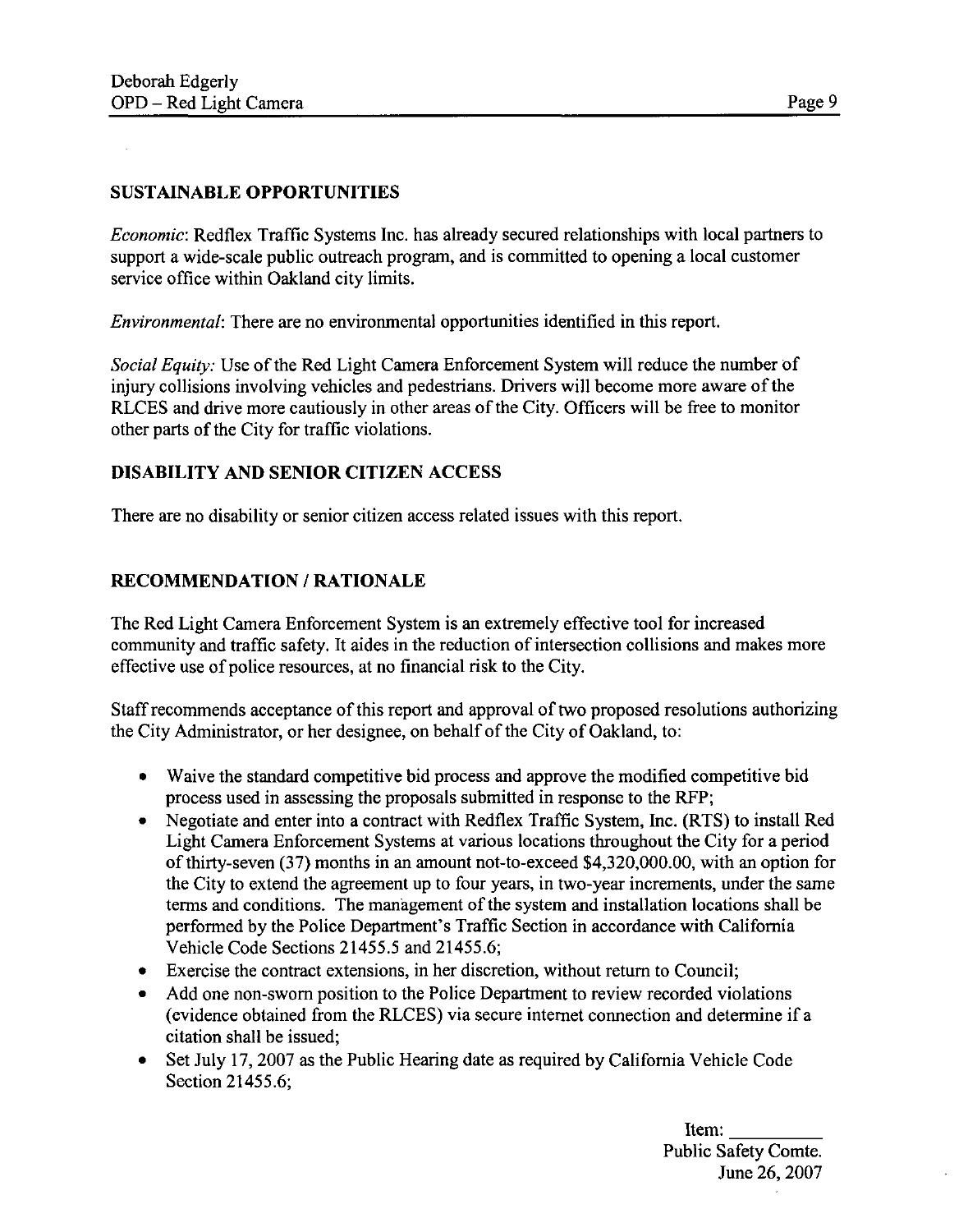- Appropriate all revenues and accrued interest generated by the RLCES to the Traffic  $\bullet$ Safety Fund (2416), Organization (101380), Program (PS 14), Project to be determined; and
- Direct the City's lobbyist to draft and support State legislation to modify Section  $\bullet$ 21455.5(e) of the California Vehicle Code to allow the monitoring and use of photographic records captured by an automated enforcement system for law enforcement purposes outside of the enforcement of red light violations.

Respectfully submitted,

Wayne G. Tucker<br>Chief of Police Lt. Anthony Banks, Sr. Traffic Operations Section

APPROVED AND FORWARDED TO THE PUBLIC SAFETY COMMITTEE: Prepared by:

Office of the City Administrator

Attachments:

1. Proposed Legislation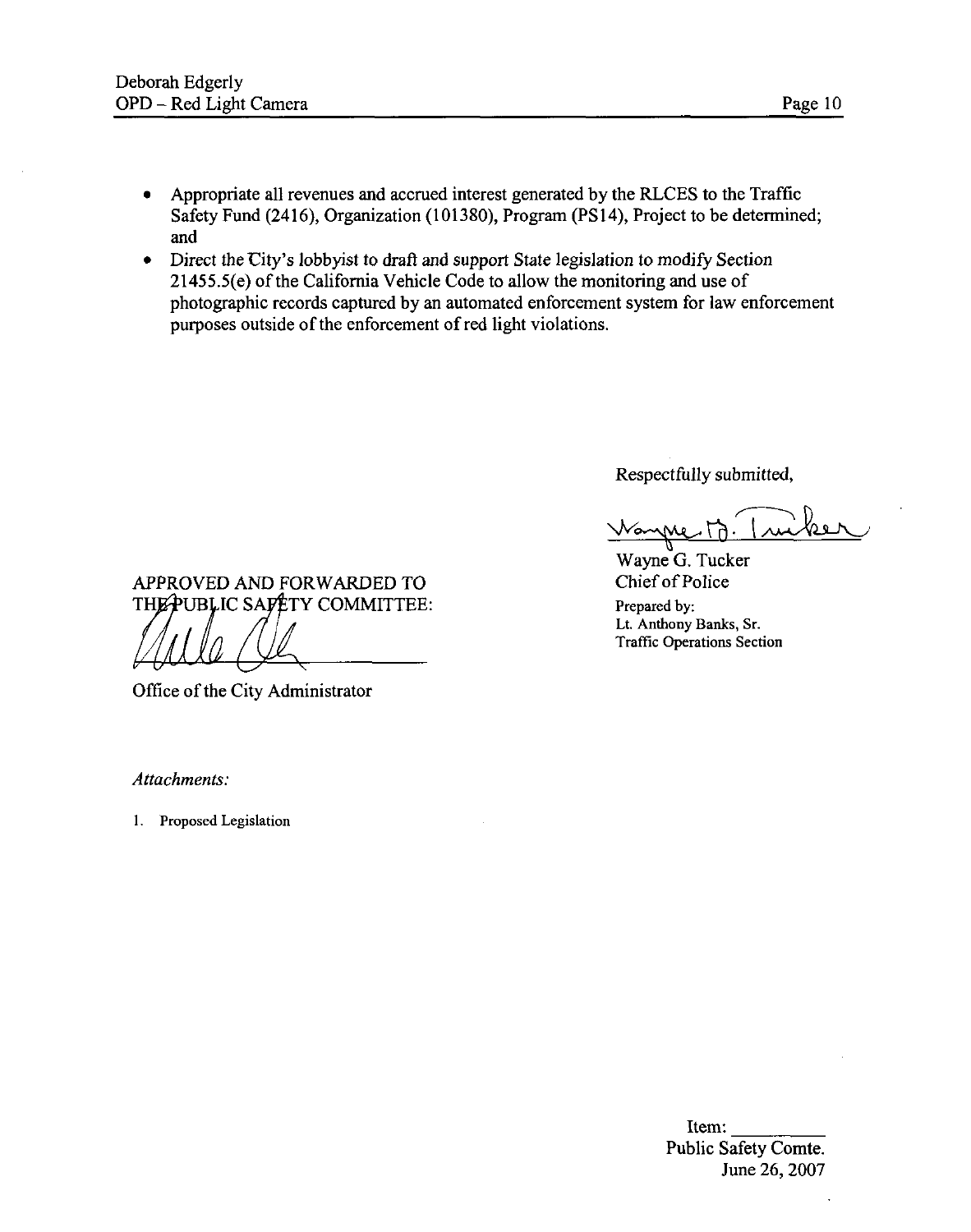21455.5. (a) The limit line, the intersection, or a place designated in Section 21455, where a driver is required to stop, may be equipped with an automated enforcement system if the governmental agency utilizing the system meets all of the following requirements :

(1) Identifies the system by signs that clearly indicate the system's presence and are visible to traffic approaching from all directions, or posts signs at all major entrances to the city, including, at a minimum, freeways, bridges, and state highway routes.

(2) If it locates the system at an intersection, and ensures that the system meets the criteria specified in Section 21455.7.

(b) Prior to issuing citations under this section, a local jurisdiction utilizing an automated traffic enforcement system shall commence a program to issue only warning notices for 30 days. The local jurisdiction shall also make a public announcement of the automated traffic enforcement system at least 30 days prior to the commencement of the enforcement program .

(c) Only a governmental agency, in cooperation with a law enforcement agency, may operate an automated enforcement system. As used in this subdivision, "operate" includes all of the following activities :

(1) Developing uniform guidelines for screening and issuing violations and for the processing and storage of confidential information, and establishing procedures to ensure compliance with those guidelines.

(2) Performing administrative functions and day-to-day functions, including, but not limited to, all of the following:

(A) Establishing guidelines for selection of location.

(B) Ensuring that the equipment is regularly inspected.

(C) Certifying that the equipment is properly installed and calibrated, and is operating properly.

(D) Regularly inspecting and maintaining warning signs placed under paragraph (1) of subdivision (a) .

(E) Overseeing the establishment or change of signal phases and the timing thereof.

IF) Maintaining controls necessary to assure that only those c citations that have been reviewed and approved by law enforcement are delivered to violators.

(d) The activities listed in subdivision (c) that relate to the operation of the system may be contracted out by the governmental agency, if it maintains overall control and supervision of the system. However, the activities listed in paragraph (1) of, and subparagraphs  $(A)$ ,  $(D)$ ,  $(E)$ , and  $(F)$  of paragraph  $(2)$  of, subdivision  $(c)$  may not be contracted out to the manufacturer or supplier of the automated enforcement system.

(e) (1) Notwithstanding Section 6253 of the Government  $Code$ , or any other provision of law, photographic records made by an automated enforcement system shall be confidential, and shall be made available only to governmental agencies and law enforcement agencies and only for the purposes of this article. . Photographic records may be used by law enforcement agencies for any law enforcement purpose.

-fS^ — ConJj.dcntJ.a'1 .information obtained 'from tho Department, of. Motecu: Vchiclcs for the administration or enforcement of this article shall be held confidential, and may not be used for any other purpose. (3) Except for court records described in Section 68152 of the

Government Code, the confidential records and information described in paragraphs (1) and (2) may be retained for up to six months from the date the information was first obtained, or until final disposition of the citation, whichever date is later, after which time the information shall be destroyed in a manner that will preserve the confidentiality of any person included in the record or information.

(f) Notwithstanding subdivision (d) , the registered owner or any individual identified by the registered owner as the driver of the vehicle at the time of the alleged violation shall be permitted to review the photographic evidence of the alleged violation.

(g) (1) A contract between a governmental agency and a manufacturer or supplier of automated enforcement equipment may not include provision for the payment or compensation to the manufacturer or supplier based on the number of citations generated, or as a percentage of the revenue generated, as a result of the use of the equipment authorized under this section.

(2) Paragraph (1) does not apply to a contract that was entered into by a governmental agency and a manufacturer or supplier of automated enforcement equipment before January 1, 2004, unless that contract is renewed, extended, or amended on or after January 1, 2004.

Comment JOPD1]: Language to be : eliminated

Comment [OPD2]: Language to be added.

Comment [OPD3]: Language to be<br>eliminated with no proposed replacement

language \*\*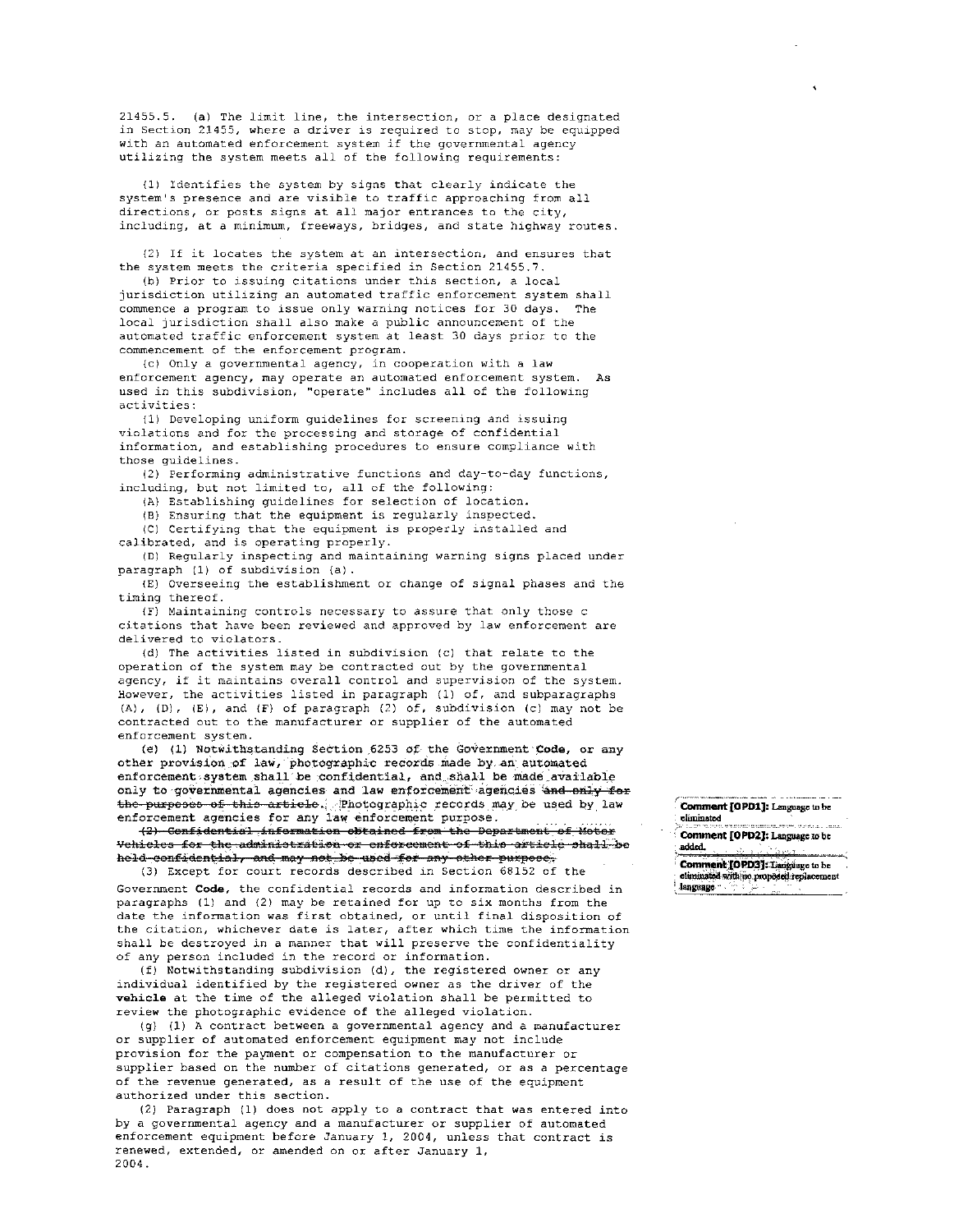

# **DEFICE OF DEEP 10 OAKLAND CITY COUNCIL**



RESOLUTION NO. C.M.S.

RESOLUTION AUTHORIZING THE CITY ADMINISTRATOR TO 1) WAIVE THE STANDARD COMPETITIVE BID PROCESS AND APPROVE A MODIFIED COMPETITIVE PROCESS, AND 2) AWARD A CONTRACT TO REDFLEX TRAFFIC SYSTEM, INC., FOR LEASE, INSTALLATION AND MAINTENANCE OF A RED LIGHT CAMERA ENFORCEMENT SYSTEM (RLCES) THROUGHOUT THE CITY AND FOR PROGRAM SERVICES FOR A PERIOD OF THIRTY-SEVEN (37) MONTHS IN AN AMOUNT NOT-TO-EXCEED FOUR MILLION THREE HUNDRED TWENTY THOUSAND DOLLARS (\$4,320,000.00), WITH AN OPTION FOR THE CITY TO EXTEND THE AGREEMENT UP TO FOUR YEARS, IN TWO-YEAR INCREMENTS, UNDER THE SAME TERMS AND CONDITIONS, AND 3) EXERCISE THE CONTRACT EXTENSIONS WITHOUT RETURNING TO COUNCIL, AND 4) AUTHORIZING THE ADDITION OF ONE FULL-TIME NON-SWORN POSITION TO THE POLICE DEPARTMENT TO REVIEW RECORDED VIOLATIONS AND DETERMINE IF A CITATION SHALL BE ISSUED, AND 5) TO SET JULY 17, 2007 AS THE DATE FOR THE PUBLIC HEARING CONCERNING THE ESTABLISHMENT OF A RED LIGHT CAMERA ENFORCEMENT SYSTEM (RLCES) IN THE CITY OF OAKLAND AS REQUIRED BY CALIFORNIA VEHICLE CODE SECTION 21455.6, AND 6) APPROPRIATE ALL REVENUES AND ACCRUED INTEREST GENERATED BY THE RED LIGHT CAMERA ENFORCEMENT SYSTEMS TO THE TRAFFIC SAFETY FUND (2416), ORGANIZATION (101380), PROGRAM (PS14), PROJECT TO BE DETERMINED

WHEREAS, each year across the United States, crashes associated with red light violations claim the lives of more than 800 people and injure an additional 200,000 people; and

WHEREAS, the Oakland Police Department seeks to implement a Red Light Camera Enforcement System (RLCES) within the City of Oakland to increase traffic safety, and fund the expansion of traffic management efforts throughout the City; and

WHEREAS, on September 4, 2006, a competitive Request for Proposals process was initiated by the Department, in cooperation with City's Purchasing Department to identify a suitable vendor for the RLCES project; and

WHEREAS, the competitive process used provided for selection of the vendor based on a combination of performance factors as well as equipment and maintenance prices; and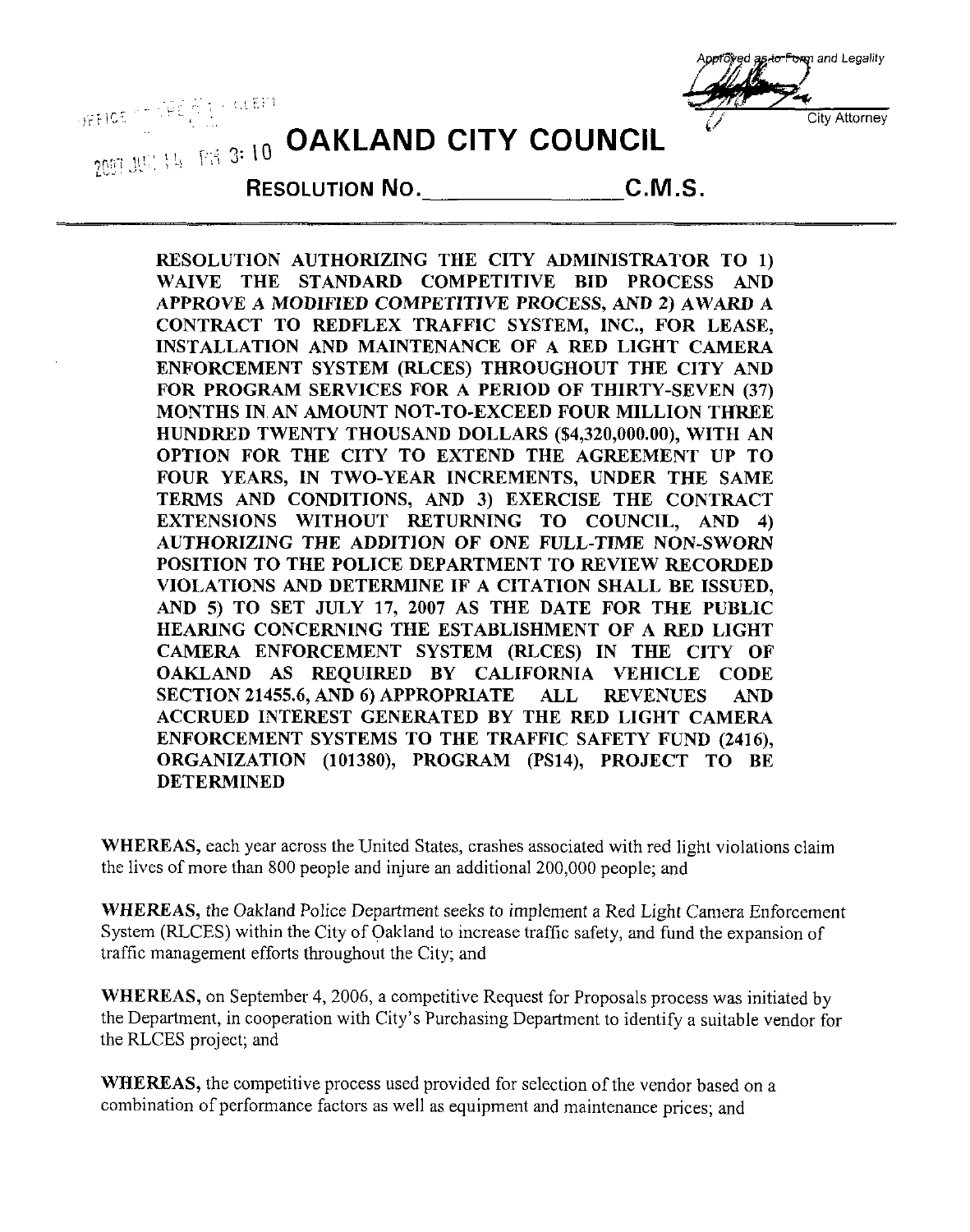WHEREAS, based on the vendor evaluation process, staff selected Redflex Traffic System, Inc., as the most responsive and qualified vendor for the RLCES project; and

WHEREAS, The monthly cost of the systems at 20 installations (i.e., at approximately 10 intersections) in the City will range from \$100,000.00 to \$120,000.00; and

WHEREAS, payment will be deferred for a period of 90 days from the date of installation to allow some revenue generation to occur before vendor payments become due; and

WHEREAS, State laws authorizing red light camera enforcement systems require law enforcement agencies to directly review recorded violations and determine when citations will be issued, therefore, it is recommended that a new full-time, non-sworn position (Police Services Technician II) be created to carry out these duties; and

WHEREAS, it is anticipated that revenue generated by the RLCES program will cover all program costs including the vendor's equipment, installation, maintenance and program services costs and City's administrative and personnel (fully burdened salary of one PST II) costs; and

WHEREAS, it is recommended that all revenue and accrued interest generated by the RLCES program be appropriated and deposited into the Traffic Safety Fund (2416), Organization (101380), Program (PS14), Project to be determined, and used to pay all program costs and fund other traffic management endeavors; and

WHEREAS, the City Administrator has determined that any contract for services awarded hereunder are of a professional, scientific or technical and temporary nature and shall not result in the loss of employment or salary by any person having permanent status in the competitive service; now, therefore be it

RESOLVED: That, pursuant to Oakland Municipal Code Title 2, section 2.04.050.1.5, the City Council hereby finds and determines that it is in the City's best interests to waive the City's standard lowest, responsible bid process for the lease of a Red Light Camera Enforcement System (RLCES), and approves the multi-factor, performance-based competitive process used to select the proposed program vendor described in the agenda report accompanying this item; and be it

FURTHER RESOLVED: That the City Council hereby awards a contract to Redflex Traffic Systems, Inc. for the lease, installation and maintenance of a Red Light Camera Enforcement System (RLCES) and for program services for a period of thirty-seven (37) months in an amount not-to-exceed four million three hundred twenty thousand dollars (\$4,320,000.00), with an option for the City to extend the contract for up to four additional years in two-year increments, under the same terms and conditions, and be it

FURTHER RESOLVED: That the City Administrator is authorized to exercise the contract extensions, in her discretion, without returning to Council; and be it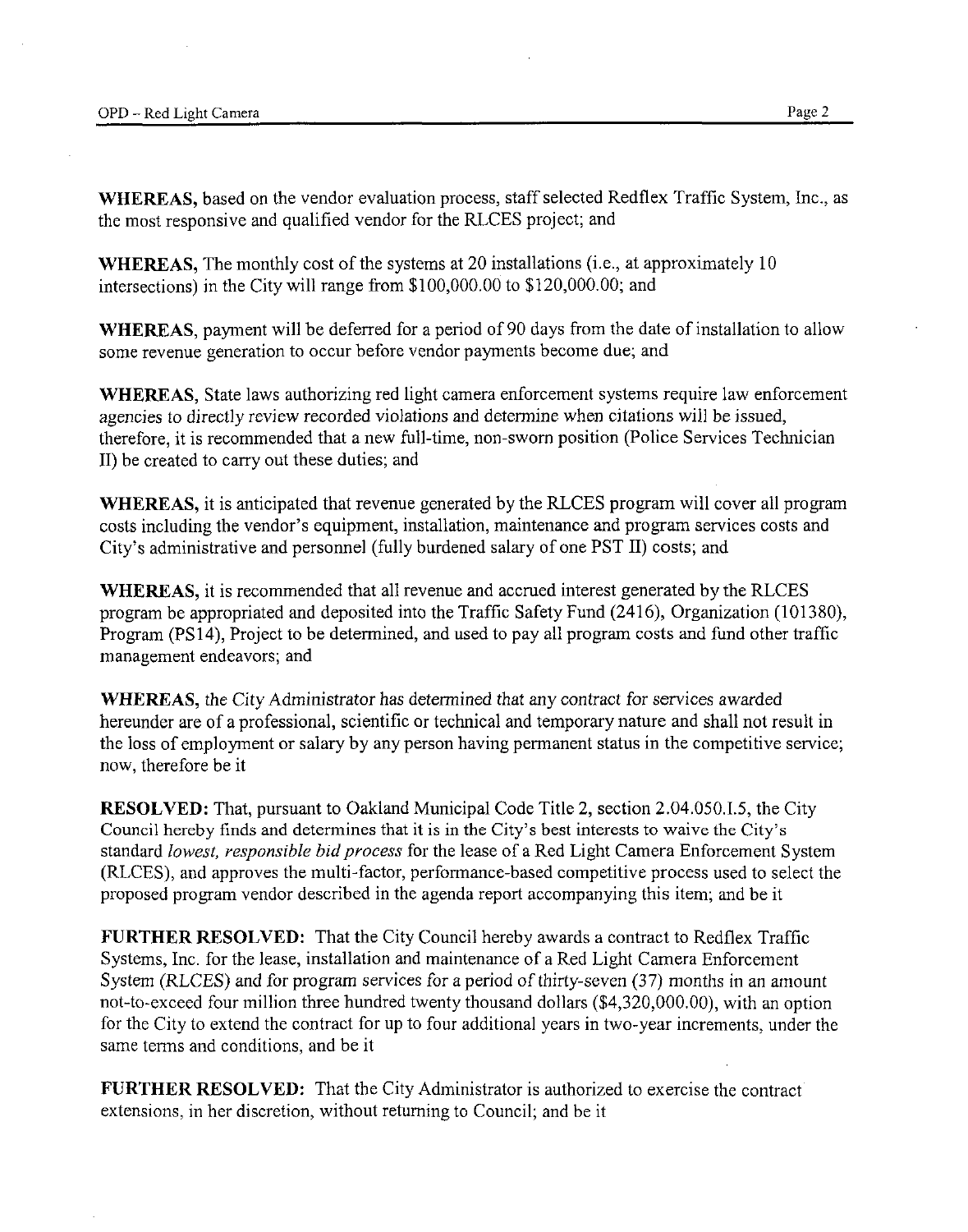FURTHER RESOLVED: That the City Council shall conduct a Public Hearing on July 17, 2007, concerning the establishment of a Red Light Camera Enforcement System in the City of Oakland as required by California Vehicle Code section 21455.6; and be it

FURTHER RESOLVED: That the City Administrator is authorized to create one full-time, PST II position in the Police Department, to review recorded violations and determine when citations will be issued as required by California Vehicle Code Sections 21455.5 and 21455.6; and be it

FURTHER RESOLVED: That the City will incur no up-front costs associated with the installation of the RLCES, and Redflex Traffic System, Inc. will defer payments to the vendor for a period of 90 days, which will allow the City to receive program revenues before the first payment to Redflex Traffic Systems comes due; and be it

FURTHER RESOLVED: That all revenues and accrued interest generated from the RLCES program shall be appropriated and deposited into the Traffic Safety Fund (2416), Organization (101380), Program (PS14), Project to be determined, and used to pay all program costs and fund other traffic management endeavors ; and be it

FURTHER RESOLVED: That the City Administrator or her designee is authorized to complete all required negotiations, certifications, assurances, and documentation required to accept, modify, extend and/or amend this agreement for services, except for any increase in the contract amount without returning to the City Council; and be it

FURTHER RESOLVED: That the City Attorney shall review and approve said agreement with Redflex Traffic System, Inc. as to form and legality and a copy of the fully executed agreement shall be placed on file with the Office of the City Clerk.

IN COUNCIL, OAKLAND, CALIFORNIA. 20\_

#### PASSED BY THE FOLLOWING VOTE:

AYES- BROOKS, BRUNNER, CHANG, KERNIGHAN, NADEL, QUAN, REID, and PRESIDENT DE LA FUENTE

NOES-

ABSENT-

ABSTENT1ON-

ATTEST

LaTonda Simmons City Clerk and Clerk of the Council, City of Oakland, California